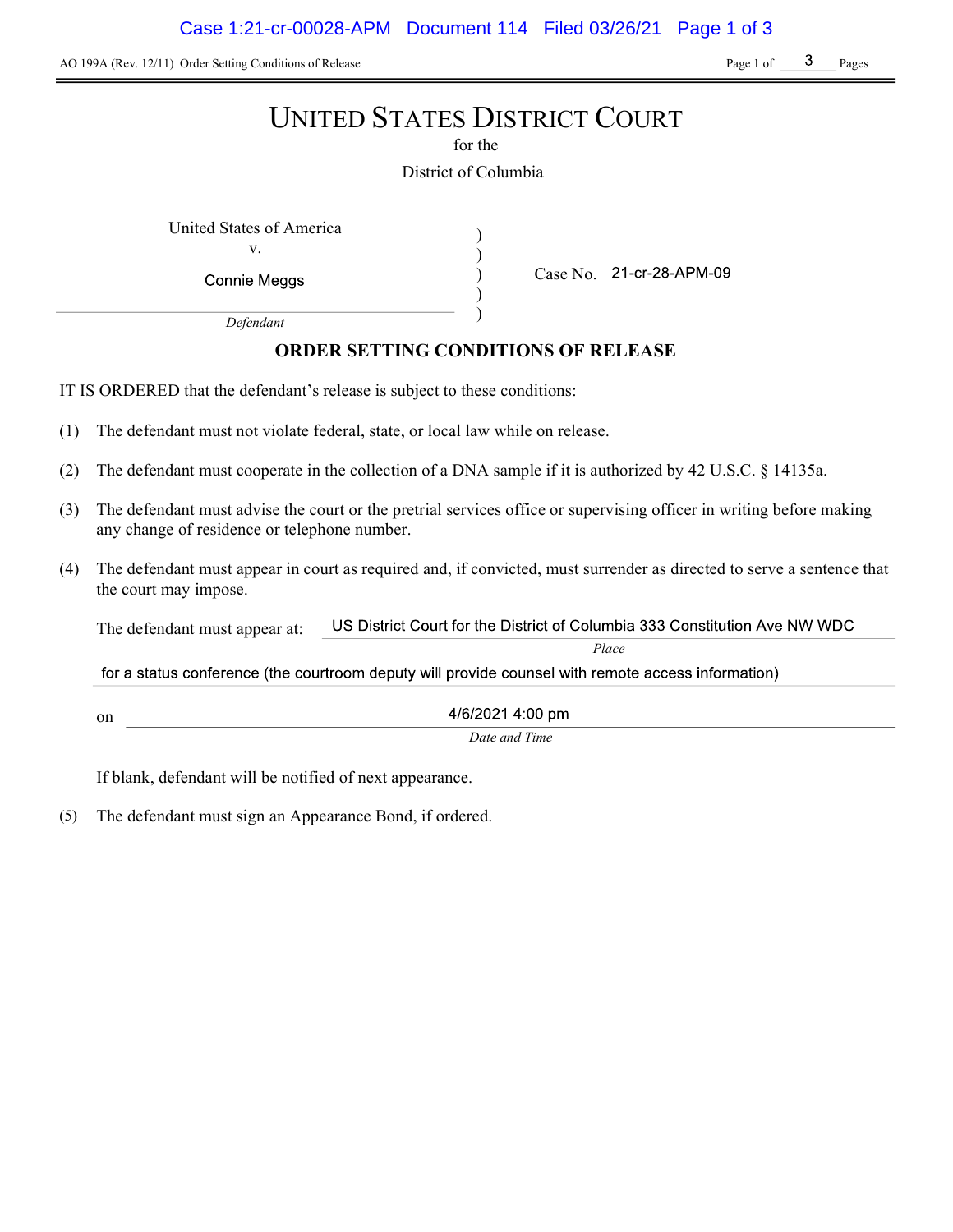AO 199B (Rev. 12/11) Additional Conditions of Release Page 2 of 3 Pages

## ADDITIONAL CONDITIONS OF RELEASE

IT IS FURTHER ORDERED that the defendant's release is subject to the conditions marked below:

( ) (6) The defendant is placed in the custody of:

| Person or organization |  |  |  |
|------------------------|--|--|--|
|                        |  |  |  |

Address (only if above is an organization) City and state Tel. No.

who agrees to (a) supervise the defendant, (b) use every effort to assure the defendant's appearance at all court proceedings, and (c) notify the court immediately if the defendant violates a condition of release or is no longer in the custodian's custody.

|            |     |                |     | Signed:                                                                                                                                                                           |                                                                                                                                 |      |  |  |  |  |
|------------|-----|----------------|-----|-----------------------------------------------------------------------------------------------------------------------------------------------------------------------------------|---------------------------------------------------------------------------------------------------------------------------------|------|--|--|--|--|
|            |     |                |     |                                                                                                                                                                                   | Custodian                                                                                                                       | Date |  |  |  |  |
| $(\times)$ | (7) |                |     | The defendant must:                                                                                                                                                               |                                                                                                                                 |      |  |  |  |  |
|            |     |                |     | $(X)$ (a) submit to supervision by and report for supervision to the US Pretrial Services for MDFL weekly                                                                         |                                                                                                                                 |      |  |  |  |  |
|            |     |                |     | (352) 421-7477, no later than<br>telephone number                                                                                                                                 |                                                                                                                                 |      |  |  |  |  |
|            |     |                |     | (b) continue or actively seek employment.                                                                                                                                         |                                                                                                                                 |      |  |  |  |  |
|            |     |                |     | (c) continue or start an education program.                                                                                                                                       |                                                                                                                                 |      |  |  |  |  |
|            |     |                |     | $\mathsf{\times}$ ) (d) surrender any passport to:                                                                                                                                | US Pretrial Services for the Middle District of Florida - Ocala                                                                 |      |  |  |  |  |
|            |     |                |     | (e) not obtain a passport or other international travel document.                                                                                                                 |                                                                                                                                 |      |  |  |  |  |
|            |     |                |     | $(x)$ (f) abide by the following restrictions on personal association, residence, or travel: Remain in the Middle District of FL.                                                 |                                                                                                                                 |      |  |  |  |  |
|            |     |                |     | The defendant is to stay away from Washington DC except for Court or PSA business or meetings with attorney.                                                                      |                                                                                                                                 |      |  |  |  |  |
|            |     |                |     | $(\times)$ (g) avoid all contact, directly or indirectly, with any person who is or may be a victim or witness in the investigation or prosecution,                               |                                                                                                                                 |      |  |  |  |  |
|            |     |                |     | including: The defendant shall have no contact with anyone associated affiliated with the Oath Keepers.                                                                           |                                                                                                                                 |      |  |  |  |  |
|            |     |                |     | Defendant may have contact with husband - Kelly Meggs                                                                                                                             |                                                                                                                                 |      |  |  |  |  |
|            |     |                |     | (h) get medical or psychiatric treatment:                                                                                                                                         |                                                                                                                                 |      |  |  |  |  |
|            |     |                |     |                                                                                                                                                                                   |                                                                                                                                 |      |  |  |  |  |
|            |     |                |     |                                                                                                                                                                                   |                                                                                                                                 |      |  |  |  |  |
|            |     |                |     | or the following purposes:                                                                                                                                                        |                                                                                                                                 |      |  |  |  |  |
|            |     |                |     |                                                                                                                                                                                   |                                                                                                                                 |      |  |  |  |  |
|            |     |                |     | (j) maintain residence at a halfway house or community corrections center, as the pretrial services office or supervising officer considers                                       |                                                                                                                                 |      |  |  |  |  |
|            |     |                |     | necessary.                                                                                                                                                                        |                                                                                                                                 |      |  |  |  |  |
|            |     | $\mathsf{X}$ ) |     | (k) not possess a firearm, destructive device, or other weapon.                                                                                                                   |                                                                                                                                 |      |  |  |  |  |
|            |     |                |     | $(l)$ not use alcohol $(l)$                                                                                                                                                       |                                                                                                                                 |      |  |  |  |  |
|            |     |                |     | (m) not use or unlawfully possess a narcotic drug or other controlled substances defined in 21 U.S.C. § 802, unless prescribed by a licensed                                      |                                                                                                                                 |      |  |  |  |  |
|            |     |                |     | medical practitioner.                                                                                                                                                             |                                                                                                                                 |      |  |  |  |  |
|            |     |                |     | (n) submit to testing for a prohibited substance if required by the pretrial services office or supervising officer. Testing may be used with random                              |                                                                                                                                 |      |  |  |  |  |
|            |     |                |     | frequency and may include urine testing, the wearing of a sweat patch, a remote alcohol testing system, and/or any form of prohibited                                             |                                                                                                                                 |      |  |  |  |  |
|            |     |                |     | substance screening or testing. The defendant must not obstruct, attempt to obstruct, or tamper with the efficiency and accuracy of prohibited<br>substance screening or testing. |                                                                                                                                 |      |  |  |  |  |
|            |     |                | (0) |                                                                                                                                                                                   |                                                                                                                                 |      |  |  |  |  |
|            |     |                |     | participate in a program of inpatient or outpatient substance abuse therapy and counseling if directed by the pretrial services office or<br>supervising officer.                 |                                                                                                                                 |      |  |  |  |  |
|            |     |                |     | $(X)$ (p) participate in one of the following location restriction programs and comply with its requirements as directed.                                                         |                                                                                                                                 |      |  |  |  |  |
|            |     |                |     | (i) Curfew. You are restricted to your residence every day (                                                                                                                      | $\frac{1}{2}$ from to , or (                                                                                                    | ) as |  |  |  |  |
|            |     |                |     | directed by the pretrial services office or supervising officer; or                                                                                                               |                                                                                                                                 |      |  |  |  |  |
|            |     |                |     | ) (ii) Home Detention. You are restricted to your residence at all times except for employment; education; religious services; medical,                                           |                                                                                                                                 |      |  |  |  |  |
|            |     |                |     |                                                                                                                                                                                   | substance abuse, or mental health treatment; attorney visits; court appearances; court-ordered obligations; or other activities |      |  |  |  |  |
|            |     |                |     | approved in advance by the pretrial services office or supervising officer; or                                                                                                    |                                                                                                                                 |      |  |  |  |  |
|            |     |                |     | (X) (iii) Home Incarceration. You are restricted to 24-hour-a-day lock-down at your residence except for medical necessities and                                                  |                                                                                                                                 |      |  |  |  |  |
|            |     |                |     | court appearances or other activities specifically approved by the court.                                                                                                         |                                                                                                                                 |      |  |  |  |  |
|            |     |                |     | $(X)$ (q) submit to location monitoring as directed by the pretrial services office or supervising officer and comply with all of the program                                     |                                                                                                                                 |      |  |  |  |  |
|            |     |                |     | requirements and instructions provided.                                                                                                                                           |                                                                                                                                 |      |  |  |  |  |
|            |     |                |     | ) You must pay all or part of the cost of the program based on your ability to pay as determined by the pretrial services office or                                               |                                                                                                                                 |      |  |  |  |  |
|            |     |                |     | supervising officer.                                                                                                                                                              |                                                                                                                                 |      |  |  |  |  |
|            |     |                |     | (r) report as soon as possible, to the pretrial services office or supervising officer, every contact with law enforcement personnel, including                                   |                                                                                                                                 |      |  |  |  |  |
|            |     |                |     | arrests, questioning, or traffic stops.<br>$(x)$ (s) GPS Monitoring. Defendant is not to have any access to computers, smartphones, tablets or any device                         |                                                                                                                                 |      |  |  |  |  |
|            |     |                |     |                                                                                                                                                                                   |                                                                                                                                 |      |  |  |  |  |
|            |     |                |     | that would allow her to communicate through either encrypted or non-encrypted applications                                                                                        |                                                                                                                                 |      |  |  |  |  |
|            |     |                |     |                                                                                                                                                                                   |                                                                                                                                 |      |  |  |  |  |